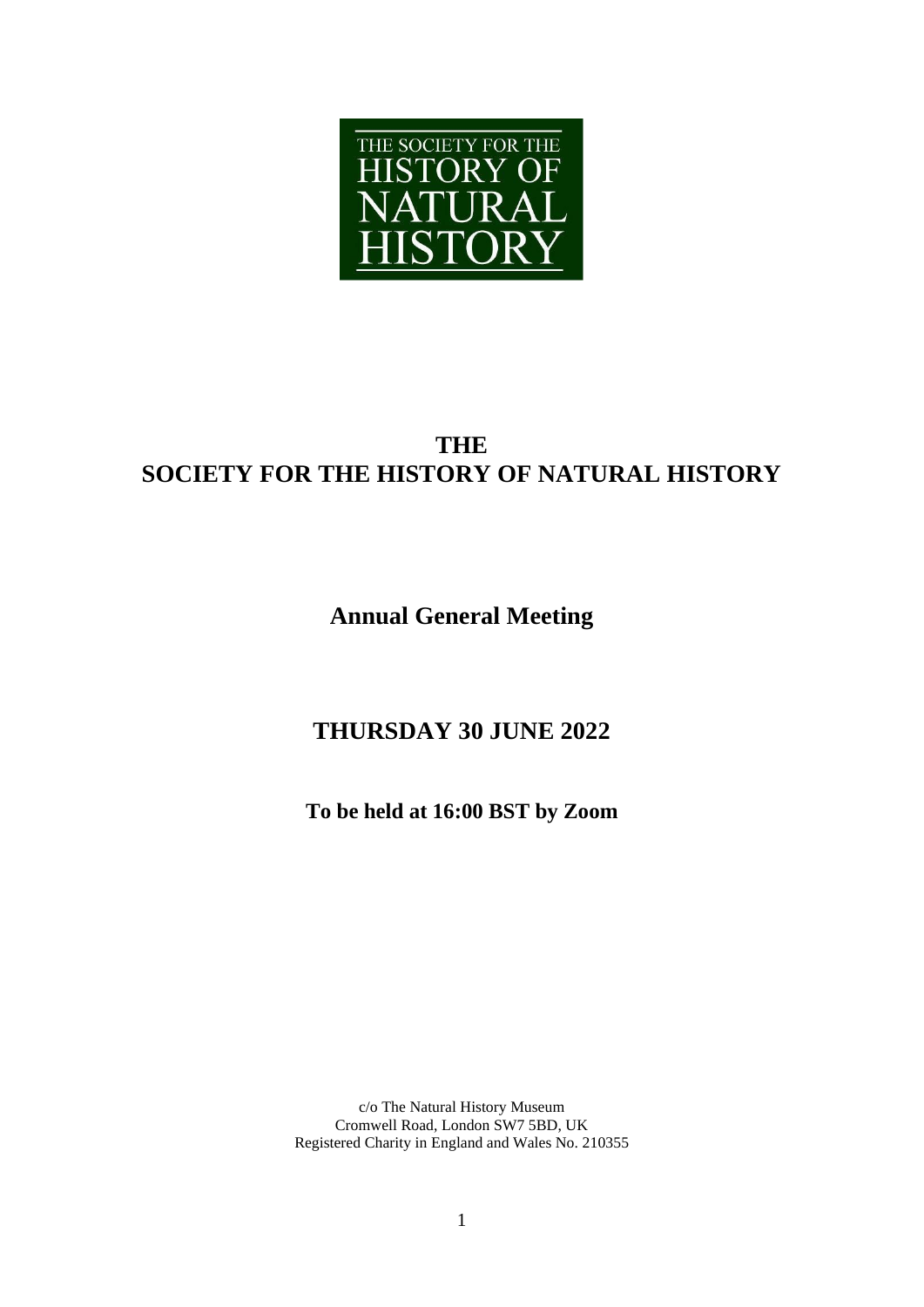## **Notice of AGM**

The Annual General Meeting of the Society for the History of Natural History will be held by Zoom at 4 pm (16:00 BST) on Thursday 30 June 2022. The formal business will be followed by presentations by those persons awarded the President's Award, the SHNH Natural History Book Prize, and Honorary Membership.

The meeting is open to all members in good standing. Please send apologies to the Secretary [\(secretary@shnh.org.uk\)](mailto:secretary@shnh.org.uk)

## **Agenda for the AGM 30 June 2022**

- 1. Welcome
- 2. Apologies for absence
- 3. A Word from the President
- 4. Minutes of the SGM and AGM held on 29 June 2021 by Zoom
- 5. Report of Trustees for 2021
	- 5.1. Legal Status
		- 5.2. Address
		- 5.3. Objectives & Activities
		- 5.4. Trustees
		- 5.5. President's Report
		- 5.6. Membership
		- 5.7. Publications & Communications
			- 5.7.1. Editor of Archives of Natural History
			- 5.7.2. Book Reviews
			- 5.7.3. Communications
		- 5.8. Meetings
		- 5.9. Awards
		- 5.10.International Representatives
		- 5.11.Treasurer's Report & Financial Statements for 2021
- 6. Elections to the Portfolios of Council & Election of Trustees
- 7. Election of Honorary Member
- 8. AOB

*Short break, to be followed by:*

- 9. Presentation of the Society's Awards
	- 9.1. Introduction to the Society's Awards by Helen Cowie
	- 9.2. Founders' Medal (Citation to be read by Gina Douglas)
	- 9.3. President's Award (Citation to be read by Malgosia Novak-Kemp)
	- 9.4. SHNH Natural History Book Prize (Citation to be read by Geraldine Reid)
- 10. Short talk/presentations by Awards' recipients
- 11. Short talk/ presentation by Honorary Membership recipient
- 12. Closing Remarks by Gina Douglas, President
- 13. Vote of Thanks and end of meeting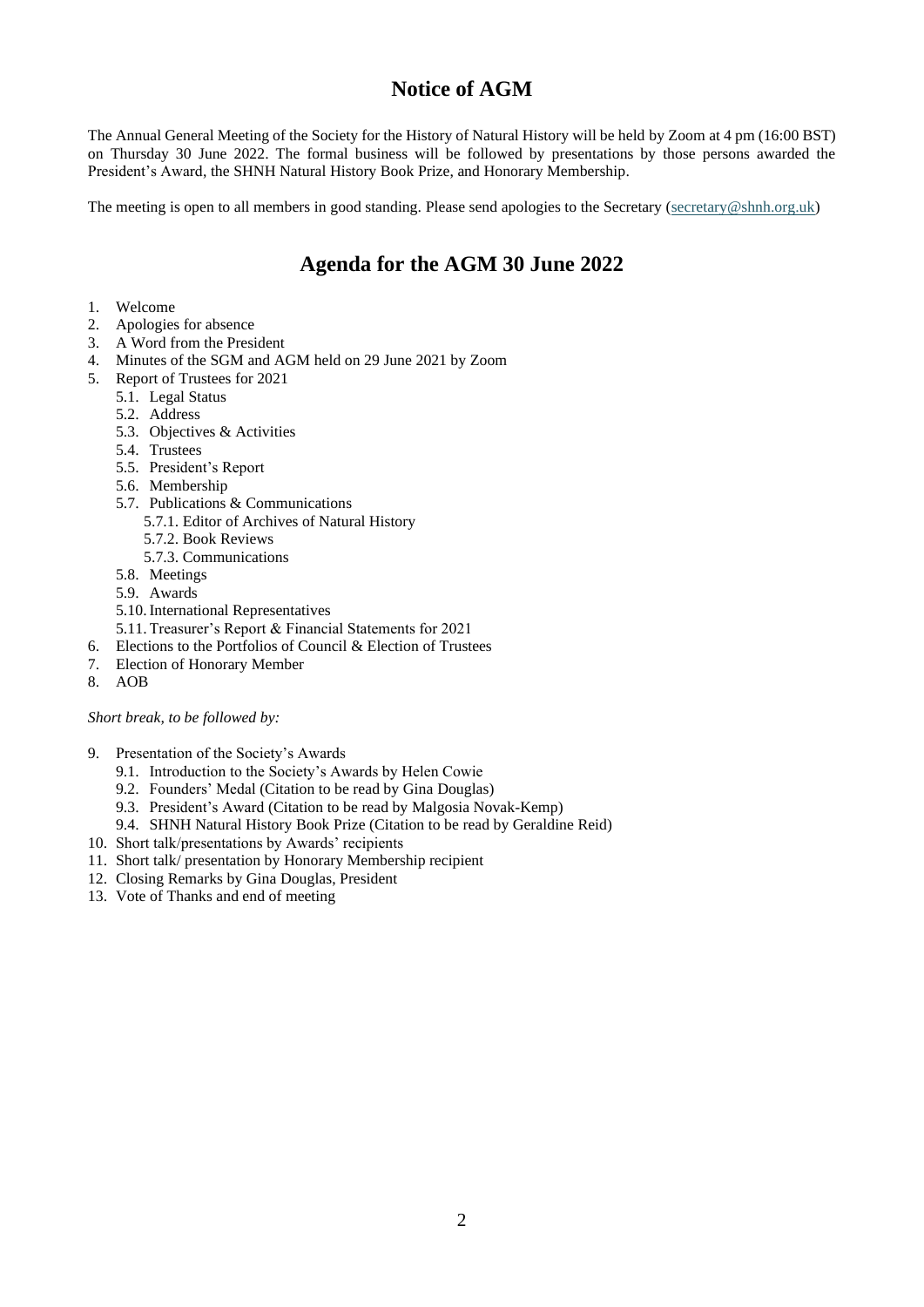## **4. Minutes from Special and Annual General Meetings held 29 June 2021 by video-conferencing**

#### **1.Welcome by the President**

Attendees were welcomed by the President.

#### **2. Apologies for absence**

Apologies were received from Ann Datta, Jan Freedman, David Mabberley and Herman Reichenbach. There were 44 members in attendance.

#### **3. A Word from the President**

The President reflected on the last three years, taking the opportunity to thank Council and individuals who have supported him in the role. It had been an honour and a privilege to be the Society's President. His 'President's Messages' appeared in the *Newsletter* from July 2018, and in that first issue he mentioned beginning a strategic review. Following discussions at Council a draft *Strategic Plan 2018–2021* was published in the January 2019 *Newsletter.* Looking back at the stated aims listed there, we have delivered on many of them – reviewing our awards, thanks to Helen Cowie; utilising social media to reach the membership and interested individuals; and creating guidelines for our International Representatives for example, thanks to Malgosia Nowak-Kemp. We have made considerable progress, but much remains to be done. The backdrop to our strategic discussions changed dramatically in 2020 as we were faced by the Covid pandemic; this meant we had to take action to ensure we continued to fully engage with our membership. Our Council meetings transferred online, as did our 2020 AGM, and has this AGM; *Archives of Natural History* and the *Newsletter* took on special significance as a key way of informing members, and the President expressed his gratitude to Elaine Shaughnessy and Charles Nelson for their work here. Currently the Society remains online for most of our functions, but is determined to return to meeting in person as soon as possible.

During 2020, society in general began to seriously consider, and react to major issues of diversity, equality and social injustice. Museums and heritage institutions in the UK began to re-consider the colonial histories of their collections, archives and exhibitions. With these concerns in mind, Council agreed that our mission statement must reflect social and cultural interests, and that we should make a firm statement about diversity in the draft Byelaws. We also created a new award – the President's Award – to honour those individuals making us think about diversity and equality issues and exposing hidden histories.

Council have been creative and hugely supportive as we have considered these significant changes. He thanked some individuals in particular - Gina Douglas for her hospitality and guidance; Geoff Hancock and Ann Sylph have been supremely efficient Secretaries; Elaine Shaughnessy's guidance through our strategic discussions. Our Treasurer, Bill Noblett, has been a steadying and supportive influence throughout. We have benefitted from the energy and technical skills of Jo Hatton, Elle Larsson and Ann Sylph in the online world. When working on the revision of the Byelaws two individuals stand out: Felicity Roberts was a firm advocate for our social and cultural roles, and Jack Ashby's insights and careful reading of the documents were invaluable. The draft version of the Byelaws was created following sound advice from Arthur Lucas. The President noted he was indebted to all of them, and indeed all of Council. The President gave a personal thank you to Miranda Lowe, who has been or Membership Secretary for several years but is stepping down at this AGM. Not only has she acted in this capacity but she has been an important link into the Natural History Museum (NHM), the place where our Society began. This Society-NHM link is vital to us, and one we need to develop and strengthen in the future.

Following this SGM the Society will have a new mission statement and new Byelaws. Thanks to the membership survey (and Elle Larsson's work in particular) we know much more about our members, their interests and concerns. Following today's AGM we should have a smaller, but very talented and efficient Council, the profile of which (being predominately female and younger) is very different from that of the membership as a whole. We may also elect our first female President and our first female Editor. In our 85th year the Society has overcome major difficulties and responded to a changing world. It is very adaptable and is in very good shape. The President expressed his confidence that we can move on to reach other important milestones and he will look forward to celebrating those with you all.

The Zoom polling function was tested with a 'fun' vote. The dodo was voted as the extinct animal most people would like to see brought back to life. The meeting moved on to the SGM**.**

#### **4. Special General Meeting**

#### **4.a. Minutes of SGM, 23 March 2021**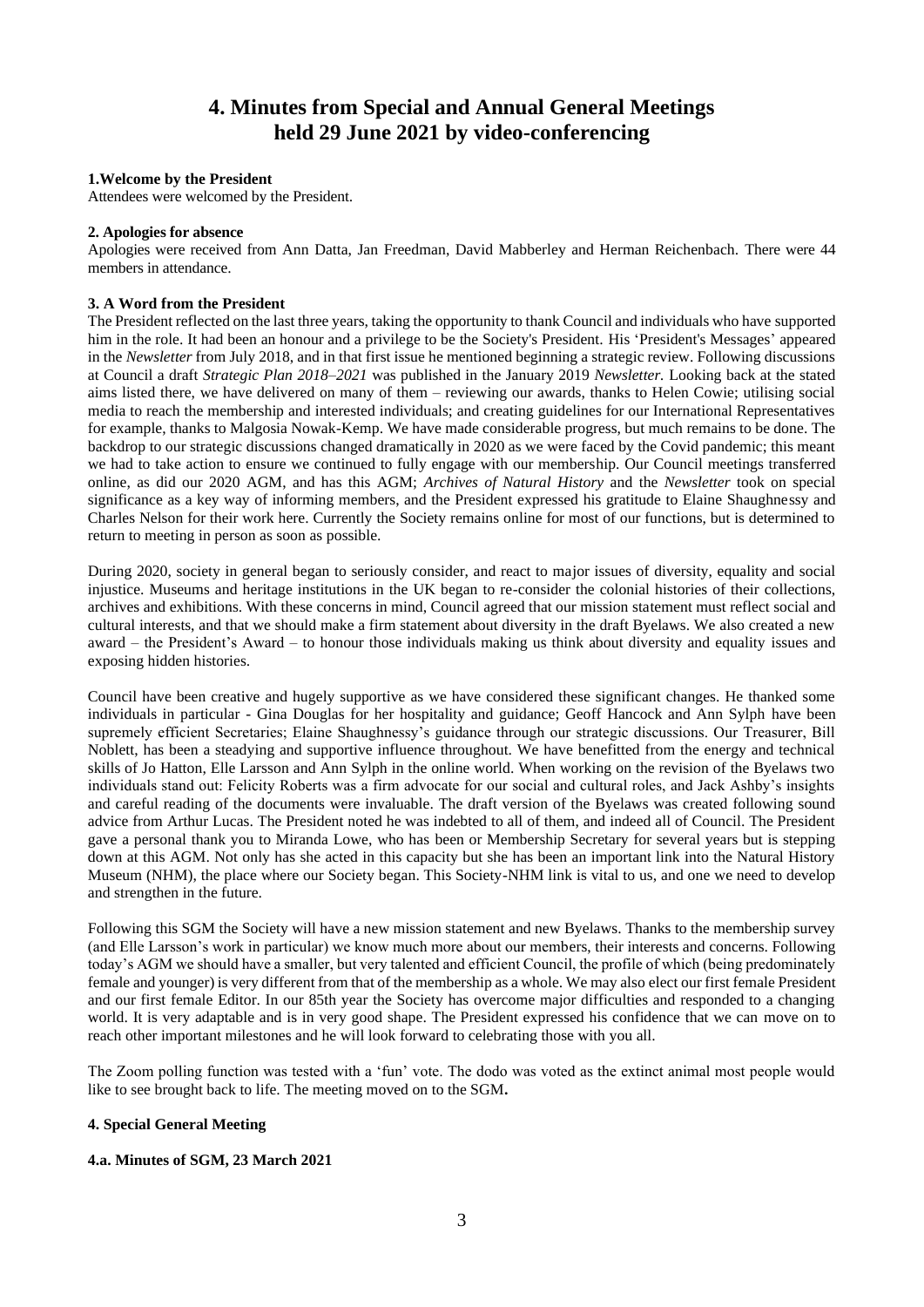There were no comments or corrections on the minutes of the meeting. Their acceptance was proposed by Arthur Lucas and seconded by Charles Nelson. Using the Zoom polling function, the minutes were approved with 43 of those present voting unanimously to accept them as an accurate record of the meeting.

#### **4.b. Vote to adopt the Byelaws**

The Byelaws accepted at the SGM of 23 March had been agreed by the Charity Commission on 1 June so we can now move to vote to formally accept and adopt them. Arthur Lucas commented at the previous SGM that overall he was happy with them but he would revise some of the wording. He now provided some revised wording to be incorporated in any future revision of the Byelaws. The wording will apply to clause 9.f. to explain the term 'non-prejudicial' as "any reason associated with the performance of their duties or breach of the principles embedded in these byelaws". There was no dissent from this interpretation.

That the Byelaws be adopted by the Society was proposed by Felicity Roberts and seconded by Bob Peck. 40 of those present voted, unanimously voting to accept and adopt the Byelaws, they were hence formally adopted by the Society. The President thanked everyone present for their support for the change.

#### **5. Annual General Meeting**

#### **Minutes of 2020 AGM held via videoconferencing, 26 June 2020**

There were no comments or corrections and so after being proposed by Bill Noblett and seconded by Geraldine Reid, 39 members present voted, unanimously approving the minutes as an accurate record of the meeting.

#### **6. Report of Council for 2020**

The President pointed out that this would be the last separate reports for Council and Trustees. Now that the new Byelaws have been adopted, all members of Council will be Trustees and so in the future the Trustees report only will be produced. There were no queries. The Council Report as circulated was accepted after being proposed by Charles Nelson and seconded by Arthur Lucas. 39 members present voted unanimously to accept the Report.

#### **7. Trustees Annual Report including the financial statement for 2020**

Arthur Lucas queried the expenditure on a domain name. Elaine Shaughnessy explained this was a one-off payment to purchase the domain name outright to protect the Society's digital assets and prevent reputational risk. The President thanked Elaine for identifying that the domain name was for sale and arranging the purchase. The Trustees Report as circulated was accepted unanimously after being proposed by Malgosia Nowak-Kemp and seconded by Pat Morris. 39 members present voted unanimously to accept the Report.

#### **8. Election to the Portfolios of Council**

Three members of Council (Jan Freedman, Stanislav Strekopytov and Geraldine Reid) were elected as ordinary members of Council in 2019, they have one year remaining to serve and are re-elected automatically

The following nominations had been received for the Portfolios of Council listed below, all being a three-year term:

President Gina Douglas has been nominated by Bill Noblett and seconded by Peter Davis.

Secretary: Ann Sylph has been nominated by Peter Davis and seconded by Gina Douglas.

Treasurer: Bill Noblett has been nominated by Peter Davis and seconded by Geraldine Reid.

Editor Anne Secord has been nominated by Charles Nelson and seconded by Peter Davis.

Book Reviews Editor: Maggie Reilly has been nominated by Malgosia Novak-Kemp and second by Jeanne Robinson. Newsletter Editor/ Website Secretary: Elaine Shaughnessy has been nominated by Gina Douglas, seconded by Peter Davis.

Awards and Grants Secretary: Helen Cowie has been nominated for election by Peter Davis, seconded by Ann Sylph. International Representatives Secretary: Malgosia Novak-Kemp has been nominated for election by Margarita Hernández-Laille and seconded by Carlo Violani.

Social Media, Communications and Promotions Secretary: Elle Larsson has been nominated by Peter Davis and seconded by Elaine Shaughnessy.

Meetings Secretary: Joanne Hatton has been nominated by Clem Fisher and seconded by Malgosia Novak-Kemp Membership Secretary: Jeanne Robinson has been nominated by Gina Douglas and seconded by Geoff Hancock

The posts were not contested, there were no additional nominations, so the President proposed that this composition of Council was elected *en bloc*. Arthur Lucas advised that as there were no additional nominations there was no need for a vote and all were elected to Council.

### **9. Welcome to the Incoming President**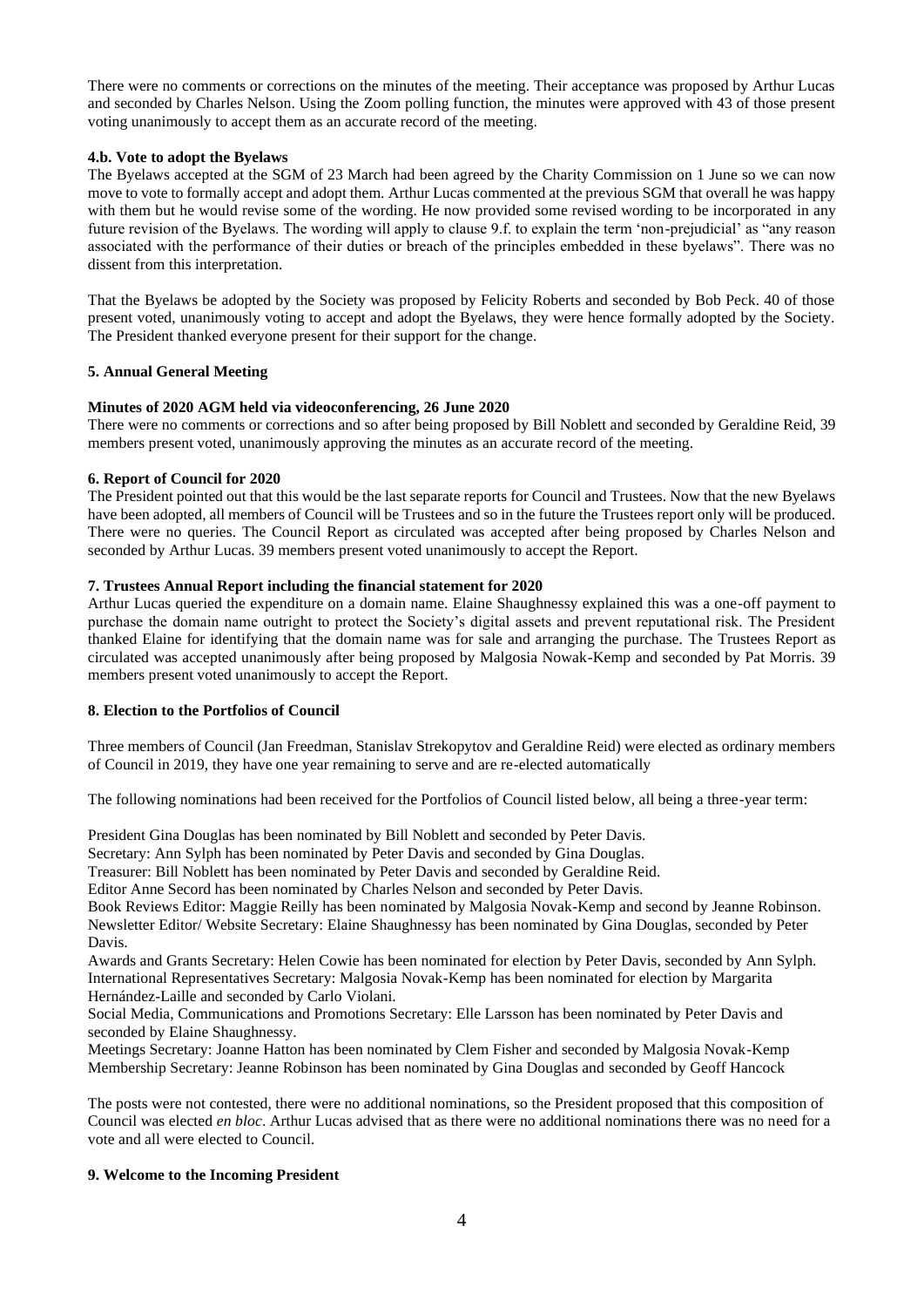The President welcomed Gina Douglas as the new President of the Society, the first female President in the Society's 85 year history. He looked forward to seeing how the Society develops under her capable leadership. Gina commented on how honoured she is to accept the role and thanked Peter Davis for his amazing achievements in moving the Society forward over the previous three years.

#### **10. Any Other Business**

There was none there was a short break before resuming and opening up the meeting to non-members for the Society's Awards.

#### **11. Presentation of Awards**

This part of the meeting was opened up to non-members to allow the attendance of friends and supporters of the award winners. 74 people attended. Peter Davis welcomed back members and guests. He then introduced Helen Cowie, newly elected as Awards and Grants Secretary.

#### **A. Introduction to the Society's Awards**

Helen introduced the Society's Awards and reflected on changes made during the strategic review, making the process more streamlined and the awards more accessible to a more diverse audience. The awards are:

**– Stearn Essay Prize for post-graduates**: the 2020 winner was Amelia Urry for her essay *Hearsay, Gossip, Misapprehension: Alfred Newton's secondhand histories of extinction* [This will be published in the next issue of *Archives of Natural History*]*.* The closing date for the 2021 award is end of July.

**– SHNH Natural History Book Prize:** not awarded in 2020, closing date for nominations this year is the end of July.

**– Founders' Medal:** which we are to award today.

**– President's Award:** a new award for 2021, also to be awarded today.

#### **B. Presentation of the Founders' Medal**

Founders' Medals are awarded to persons eminent in the fields of the history and/or bibliography of natural history; the award recognises the following achievements:

**–** A sustained record of high-quality publications in the field of the history of natural history.

**–** A sustained contribution to dissemination of the history of natural history through practice or curation. The Judging Panel decided to award two medals, recognising that none were awarded last year, that the two outstanding candidates both more than fulfilled the required achievements and that awarding two medals coincided with the 85th anniversary of the SHNH.

#### Gina Douglas, read the citation for the first, Robert McCracken Peck (Bob Peck). This was followed by a short **recorded talk by Bob Peck.**

The second was presented to E. Geoffrey (Geoff) Hancock. Jack Ashby read a citation for Geoff and this was **followed by a short recorded talk by Geoff.**

#### **C. Presentation of the President's Award**

Peter Davis gave an introduction to the President's Award, its origin in the strategic review and how this new award attracted a great deal of interest, with seven individuals putting forward nominations for consideration. The Judging Panel took particular note of the stated criteria for the President's Award, in particular the emphasis on diversity, inclusion, engagement and impact. The Panel recognised that there was merit in all the nominations, but that two projects were outstanding in terms of their impact and hence two awards were presented.

Malgosia Nowak-Kemp read a citation to the first team of winners – Felix Driver (Royal Holloway), Lowri Jones (University of Oxford) and Vandana Patel (Museum of London) for their work together to develop the theme *Hidden Histories of Exploration*, the focus of this project being to reveal the lives of indigenous peoples who aided the travels, activities and aims of well-known explorers. This was followed by a short live talk by Felix Driver expanding on the work of the project.

Jo Hatton read the citation for the next recipients, Subhadra Das and Miranda Lowe, for their landmark paper *Nature Read in Black and White*, (*Journal of Natural Science Collections*, 6, 4-14) which explored the theory and practice of decolonising museums; they have both provided leadership and an inspirational foundation for future work. This was followed by two short live talks by Subhadra and then Miranda reflecting on and about their more recent and current work.

Gina Douglas thanked the speakers; the outgoing members of Council – Jack Ashby, Miranda Lowe and Felicity Roberts. She also thanked the outgoing President, Peter Davis.

Peter Davis congratulated all the award winners and thanked the speakers. He will be continuing his involvement with the Society as a member and with an editorial role for *Archives of Natural History.* Many of the speakers emphasised the Society's role in facilitating networks, with this in mind there will be an 85<sup>th</sup> anniversary meeting in September.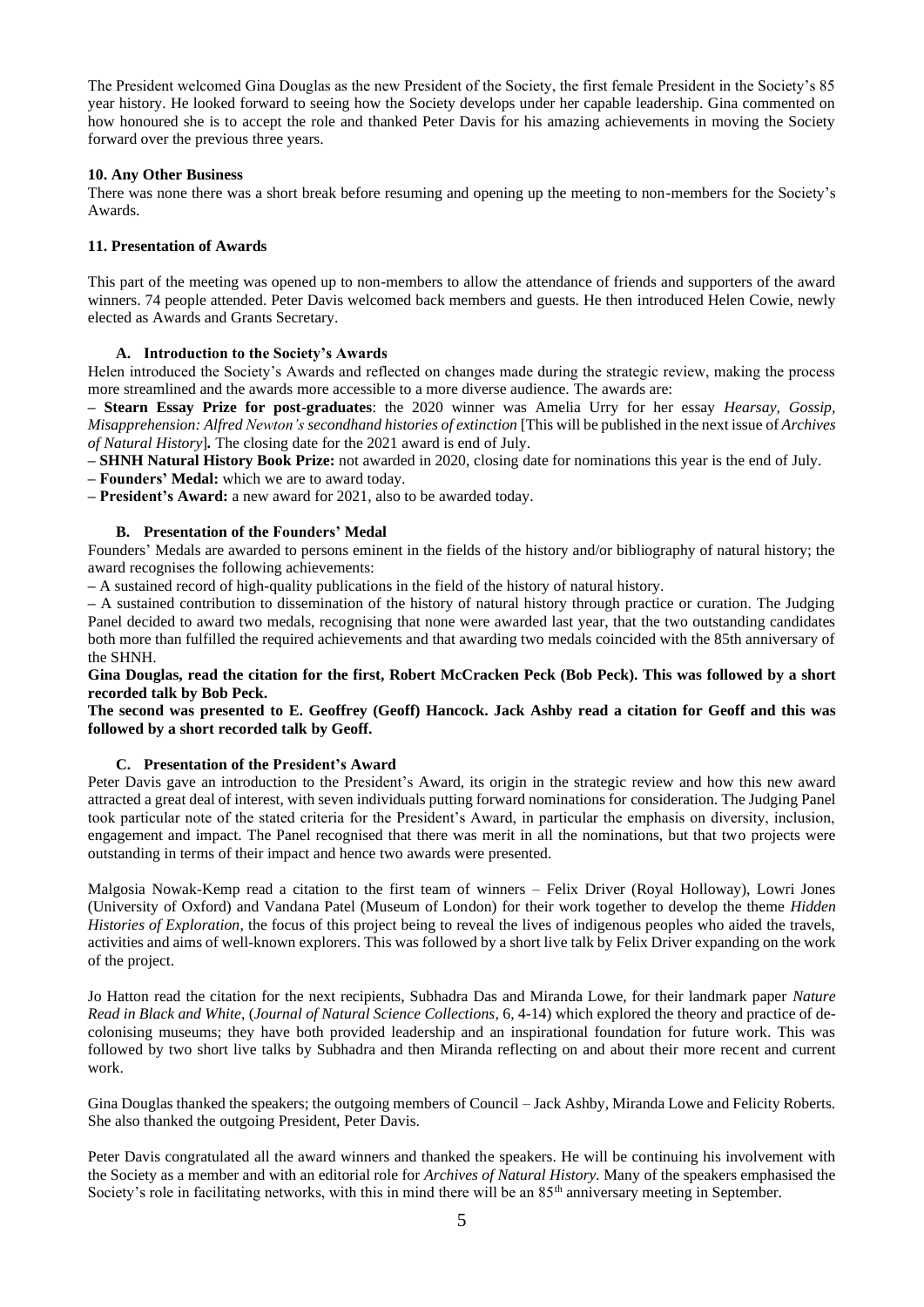## **5. Report of Trustees for 2021**

The Trustees have pleasure in presenting their report and the financial statements of the charity for the year ending 31 December 2021.

#### **5.1 Legal Status**

The Society for the History of Natural History was founded in 1936. The Society is a registered charity, No. 210355.

#### **5.2 Address**

c/o The Natural History Museum, Cromwell Road, London SW7 5BD.

#### **5.3 Objectives & Activities**

The Society is instituted for the historical and bibliographical study of all branches of natural history, including their social and cultural aspects, across all cultures.

The Society achieves its mission, and serves its membership, by:

- The publication of a journal, *Archives of Natural History*
- The circulation of a *Newsletter* to members
- Utilising electronic communication effectively to promote our interests and values
- Holding an Annual Conference and other meetings on relevant themes
- Funding relevant research as finances allow
- Encouraging younger scholars through the presentation of dedicated awards and prizes
- Giving a range of public awards to recognise scholarship, reward excellence and to promote the history of natural history to a wide constituency
- Partnering with relevant organisations to further our mission
- Monitoring and responding to new opportunities to further the Society's mission

Further details of each of these activities can be found below.

#### **5.4 Trustees (as of 31 December 2021)**

#### **Trustees Year of Appointment**

| Ms Gina Douglas          | President (2021)                                            |
|--------------------------|-------------------------------------------------------------|
| Mr William Noblett       | Vice President & Treasurer $(2021)$                         |
| Professor Helen Cowie    | Awards Secretary (2021)                                     |
| Ms Joanne Hatton         | Meetings Secretary (2021)                                   |
| Dr Eleanor Larsson       | Communications, Promotion and Social Media Secretary (2021) |
| Dr Malgosia Nowak-Kemp   | International Representatives Secretary (2021)              |
| Ms Margaret Reilly       | Book Reviews Editor (2021)                                  |
| Ms Jeanne Robinson       | Membership Secretary (2021)                                 |
| Dr Anne Secord           | Editor Elect (2021)                                         |
| Ms Elaine Shaughnessy    | Newsletter and Website Editor (2021)                        |
| Ms Ann Sylph             | Secretary (2021)                                            |
| Mr Jan Freedman          | Trustee $(2019)$                                            |
| Dr Geraldine Reid        | Trustee $(2019)$                                            |
| Dr Stanislav Strekopytov | (Trustee 2019)                                              |

In addition to the Trustees listed above, those who served during the year are listed below:

| Professor Peter Davis    | Retired 29 June 2021 |
|--------------------------|----------------------|
| Ms Miranda Lowe          | Retired 29 June 2021 |
| Ms Felicity Roberts      | Retired 29 June 2021 |
| Mr Jack Ashby (Co-opted) | Retired 29 June 2021 |

The Trustees who served the charity during the year are as listed above.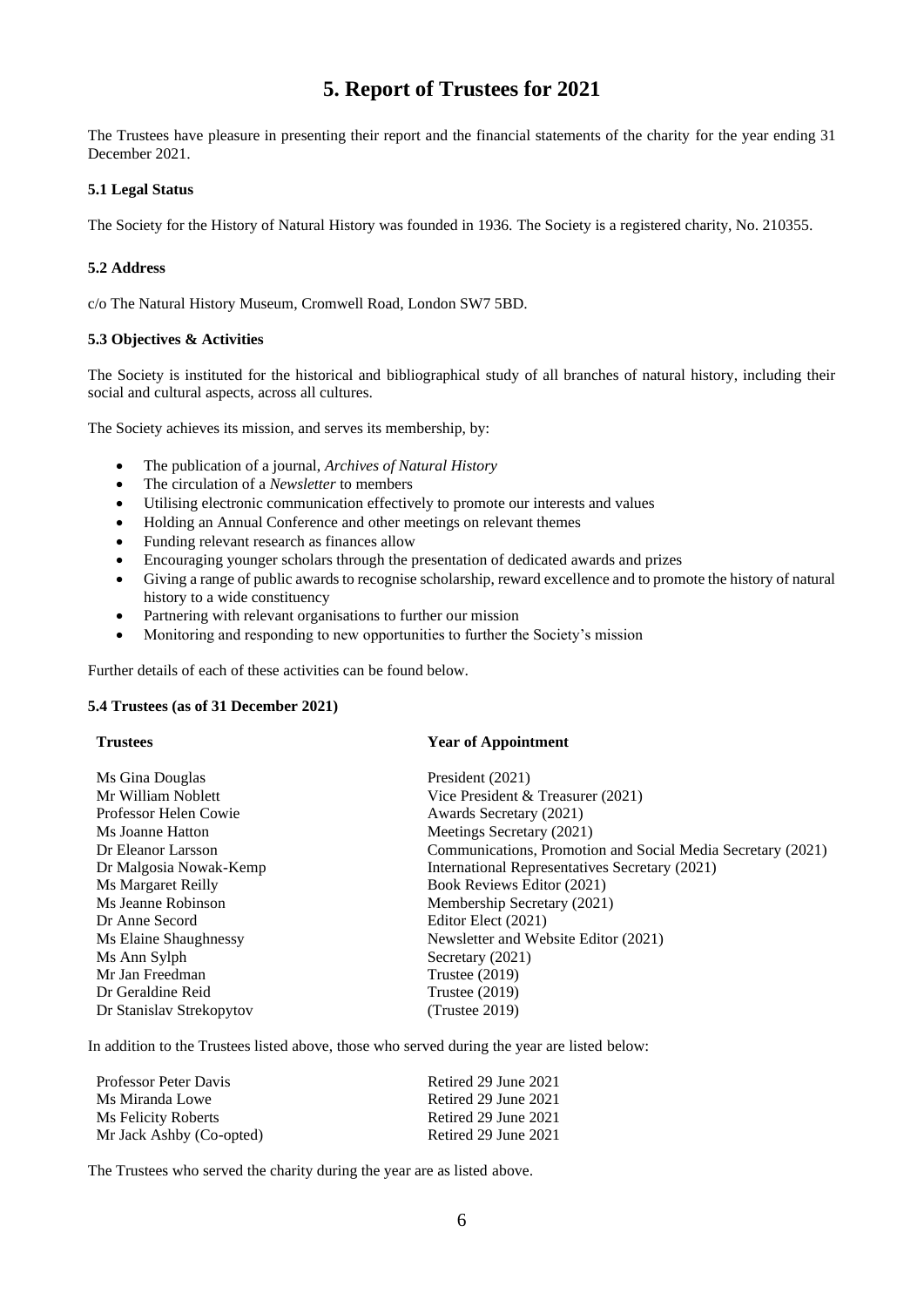Trustees have had regard to the Charity Commission's guidance on public benefit, especially as it relates to the charitable purpose "the advancement of the arts, culture, heritage or science" specified in the Charities Act 2011.

#### **Statement of Trustees' Responsibilities**

The Society for the History of Natural History requires the Trustees to prepare financial statements for each financial year which give a true and fair view of the Society's financial activities during the year and of its financial position at the end of the year. In preparing financial statements giving a true and fair view, the Trustees should follow best practice and:

- select suitable accounting policies and apply them consistently
- make judgements and estimates that are reasonable and prudent
- state whether applicable accounting standards and statements of recommended practice have been followed, subject to any departures disclosed and explained in the financial statements
- prepare the financial statements on the going concern basis unless it is appropriate to presume that the charity will not continue in operation

The Trustees are responsible for keeping accounting records which disclose with reasonable accuracy the financial position of the charity, and which enable them to ascertain the financial position of the charity and to ensure that the financial statements comply with applicable law and the Society's constitution. They are also responsible for safeguarding the assets of the Society and hence for taking reasonable steps for the prevention and detection of fraud and other irregularities.

#### **5.5 President's Report 2021**

Taking over from Past President Peter Davis midway through our 85<sup>th</sup> Anniversary year, has made me appreciate even more fully the immense amount of work undertaken during his Presidency including a full review of our Governance and developing our first Strategic Plan for Development (2018–2021). Those tasks included a complete revision of our Byelaws, approved by the Members at the Society's Special General Meetings on 23 March and 29th June 2021 and agreed by the Charity Commission. These changes now define the roles and responsibilities of the Trustees, with detailed role descriptions for all portfolios, but retaining three places for Trustees without specific roles, to support the Society's development and growth. The Trustees settled into their formalized roles very quickly after the AGM and the new Council structure is working very well.

Helen Cowie's leadership in revising the criteria and processes associated with the Society's Awards and Prizes continues. There has been an increased awareness of the Society's awards as reflected by a growing number of nominations including for the SHNH Natural History Book Prize (John Thackray medal). This has lead to the development of an intermediary screening process before the Committee selection process. Our new President's Award – to recognise an individual or team's contribution to promoting and improving accessibility, inclusivity and diversity to the study of the history of natural history – was presented for the first time at the 2021 Annual General Meeting of the Society, with two teams of winners, an especially suitable celebration for the Society's Anniversary year. The Founder's Medal was also awarded to two worthy recipients.

The covid pandemic continued to restrict meeting in person, but we held two very successful Special General Meetings and our 2021 AGM on Zoom. It was a great pleasure to welcome members from overseas and we were delighted that our medal and prize winners could also present short talks as part of the AGM. We are beginning to explore how we can hold in person meetings in future and explore hybrid platforms to widen participation by members. We were unable to hold our 2020–2021 meeting in person "Pioneering Naturalists: Champions of Conservation and Environmental Engagement" with increasing restrictions to travel and meetings disrupting plans throughout. However, I am glad to report that the Society was able to recently hold the event online with great success.

The results of the Membership Survey (2020) continue to support development of priorities for the future. The Survey confirmed that issuing print copies of *Archives of Natural History* remains a key factor in our Members' enjoyment of the Society. The results of the Survey were shared with our publishers Edinburgh University Press who have regular discussion with us on ways of supporting our members and improving services. Our new Membership Secretary, Jeanne Robinson is working closely with members, fielding enquiries, and helping resolve any membership matters with Edinburgh University Press.

In 2021, volume 48 (parts 1 and 2) of *Archives of Natural History* was published (April and October) and submissions remain strong. Our special thanks go once more to Elaine Shaughnessy and to Charles Nelson for providing unstinting support for producing *Archives* and assisting other members of the editorial team. The work involved has impacted on the ability to issue a *Newsletter* in 2021 but new ways have been developed to reach members through electronic newsletters. Many thanks also to Maggie Reilly for producing such a wide range of book reviews, hugely valued as available through open access, and receiving significant numbers of downloads.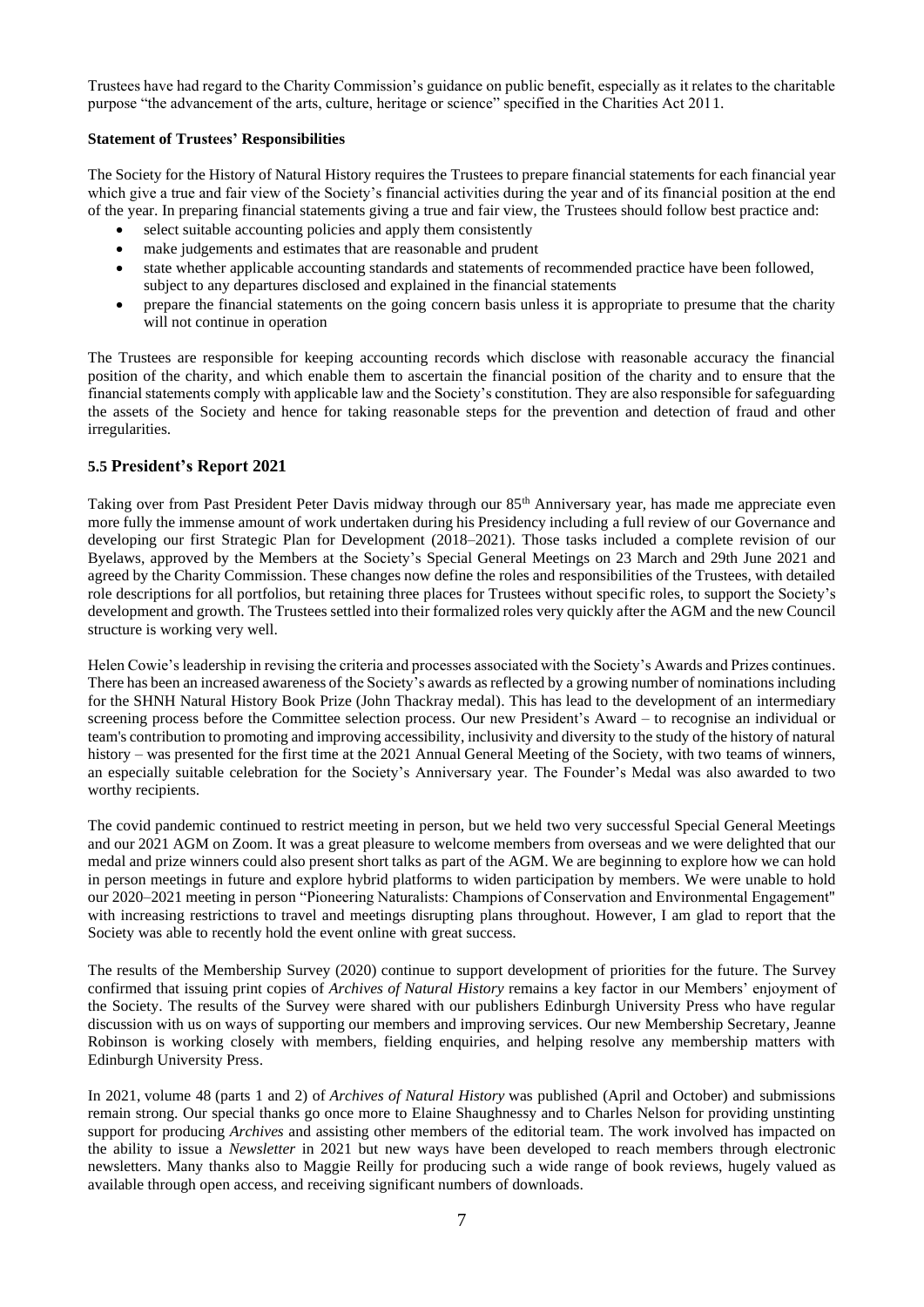Our "International Representatives" keep in touch through the work of our International Representative's Co-ordinator, Malgosia Nowak-Kemp. We thank them all for their work in promoting the Society and our objectives, in their respective countries.

Our profile, especially on social media continues to grow through the efforts of our Communications Team, led by Elle Larsson, who is modernising the Society's approaches and tools. Ann Sylph has continued to promote our journal articles through social media channels to great effect.

My thanks go also to all Society members joining the 2022 AGM to help elect new Trustees, celebrate our awards and be informed about the continuing progress and achievements of the Society. Thanks must also be expressed to outgoing Trustees, Jan Freedman, Stanislav Strekopytov and Geraldine Reid and to our current Trustees who work so hard on the Society's behalf.

Gina Douglas President

#### **5.6. Membership**

The Society had 343 individual members at 31 December 2021, including 9 Honorary Members and the Patron. The Society had 89 institutional subscribers, with *Archives of Natural History* being made available in 2021 to an additional 36 institutions through subject collections and consortia; including Scottish Higher Education Digital Library (SHEDL), JISC Collections, CNP eReading and Edinburgh University Press Journal Collections; and a further 326 via EBSCO.

Since taking over membership in April last year I have been enjoying welcoming new members to our ranks and dealing with membership queries as they arise. This would not be possible without the support and very helpful staff at EUP and I am very grateful for their time and expertise.

Jeanne Robinson, Membership Secretary

#### **5.7 Publications and Communications**

#### **5.7.1 Editors' Report**

In 2021, volume 48 (parts 1 and 2) of *Archives of Natural History* was published (April and October). Despite continuing concerns relating to the pandemic, the issues were published close to schedule, with many thanks to our journal publisher, Edinburgh University Press. The increase in the journal's pagination to 224pp per part has been welcomed. In 2021, 25 articles, 7 short notes, and 34 book reviews (open access) were published. Also included were a Patron's Review article and a Stearn Essay Prize article. The Editorial Board Meeting with Edinburgh University Press was held in October. It was reported that there had been a further increase in digital downloads and that the open access book reviews and virtual issues continue to prove very popular. The SHNH Communications Team has promoted articles through social media channels, particularly Twitter.

Dr Anne Secord was elected Editor Elect at the 2021 AGM and will fully take up her post in October 2022. In 2021, the journal was managed by the Associate Editors Dr E. Charles Nelson (past Editor of *Archives*), Elaine Shaughnessy and Ingvar Svanberg. Dr Isabelle Charmantier retired during the year and is thanked for her contribution to maintaining the scholarship of the journal. In the autumn of 2021, the team welcomed Professor Peter Davis (past Editor of *Archives*) as both an Associate Editor and as Receiving Editor. The book reviews continued to be managed by the Book Reviews Editor Maggie Reilly. All the editors and referees (whose names are listed in each completed volume) are thanked for their work in reviewing, and editing and preparing *Archives of Natural History* for press.

Elaine Shaughnessy, Associate Editor on behalf of the Editors

#### **5.7.2 Book Reviews**

Thirty-four books were reviewed for *Archives of Natural History* volume 48 and as noted elsewhere, these reviews are open access and continue to attract increased digital use. I would like to thank publishers for sending books out to our reviewers despite disruptions due to the pandemic. Many thanks to the reviewers themselves for their work and timely submission of copy. Ongoing thanks to Council and Advisory Board members, and especially to the editorial team, for their suggestions of suitable titles and good advice. Council is advancing the idea of running a wider range of reviews on non-English language publications, to widen our scope.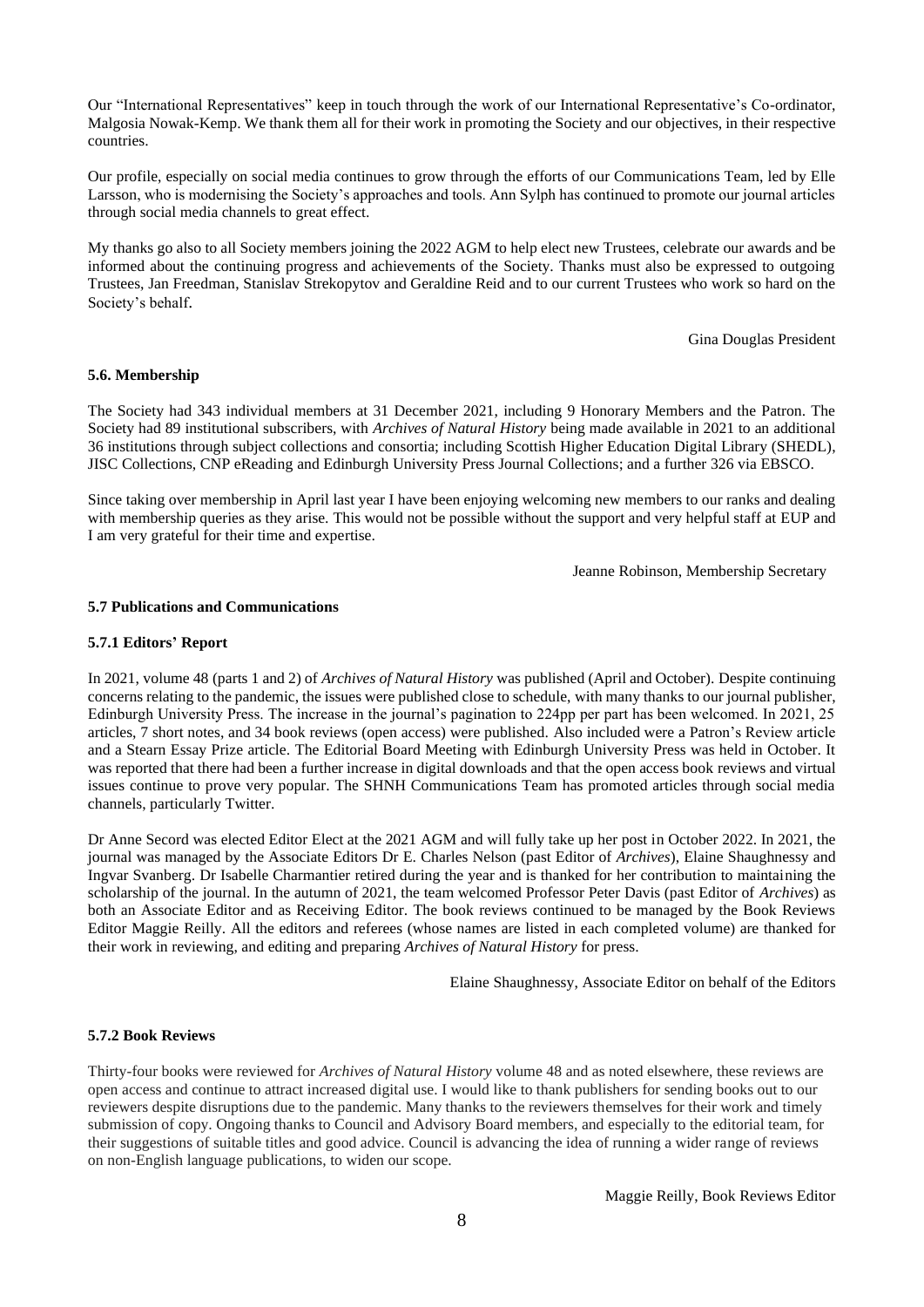#### **5.7.3 Communications, Promotion & Social Media**

The SHNH Communications Team (Elle Larsson, Ann Sylph and Elaine Shaughnessy) have continued efforts to increase the Society's digital outreach, as meetings have continued to be difficult to host due to the ongoing uncertainty caused by the pandemic. The team were pleased to be able to support Jo Hatton (Meetings Secretary) in organising and hosting Pioneer Naturalists: Champions of Conservation and Environmental Engagement, on 11 May 2022, which was rescheduled from 2020. We have also continued to promote the Society's activities via the website, Twitter and Facebook accounts and our email discussion list (http://www.jiscmail.ac.uk/hist-nat-hist) continues to be a great vehicle for sharing Society news and for fielding enquires among members. Our Twitter following on @SHNHSocNatHist has increased to 4,064 and the team have continued to focus on promoting the Society's activities, including the medals and competitions, small research fund, Archives of Natural History and the Newsletter. In particular, Ann Sylph has worked tirelessly to promote articles – both recent and older ones – from Archives and we have also encouraged authors to promote their articles. The latest innovation to be introduced was setting up a Mail Chimp account to enable quicker communication with members. This has already been used to great effect to invite members to the Pioneer Naturalists meeting, to announce the award winners and a save the date for the AGM. We thanks the Communications Team for their work and successful initiatives to widen the society's outreach and engagement.

Elle Larsson, Communications, Promotion and Social Media Secretary

#### **5.8 Meetings**

The global pandemic continued to impact on the Society's ability to hold in person meetings in 2021 and the majority of our business continued to take place online. On 23rd March we held an SGM on the videoconferencing platform Zoom with the purpose of voting to adopt the new Society Byelaws. 36 members attended, and tuned into a summary of the membership survey coordinated and presented by Elle Larsson, with a lively and useful discussion taking place afterwards.

On 29th June, the formal business of the AGM was also conducted online and included the adoption of the new Byelaws and election of Councillors as well as other AGM business, including the presentation of the Society's awards. Prerecorded presentations were given by the joint Founders Medal awardees Geoff Hancock and Bob Peck on their large bodies of research and contributions to the Society, followed by live presentations and thanks from the inaugural President's Award winners, Felix Driver and the team, Lowri Jones and Vandana Patel, for their 'Hidden Histories of Exploration' project and Subhadra Das and Miranda Lowe, in recognition of their collective and extensive contributions to decolonising natural history in more recent years.

Joanne Hatton, Meetings Secretary

#### **5.9. Awards**

The society awarded prizes this year as follows:

- **Stearn Essay Prize**: **Max Long**, for his essay: "Nature on the airwaves: natural history and the BBC in interwar Britain".
- **SHNH Founders' Medal**: **Professor Emeritus Theodore (Ted) W. Pietsch** in the School of Aquatic and Fishery Sciences, and Curator Emeritus of Fishes at the Burke Museum of Natural History and Culture, University of Washington.
- **SHNH President's Award: Madeline Hutchins** for her work on Ellen Hutchins and Bantry Bay and creation of the website www.ellenhutchins.com
- **SHNH Natural History Book Prize (John Thackray Medal)**: **Dr Jordan Goodman** for *Planting the World: Joseph Banks and his Collectors: An Adventurous History of Botany* (Harper Collins, 2021, ISBN 978-0-00- 757883-2).

We also awarded **small research grants** to Alison Bennett, Lee Raye and Claire Banks to fund travel to archives. Since the overhaul of prizes in 2020-2021, and the increase in funds for the Small Research Fund to £500 per application, we have received a higher number of applications of our awards, enhancing the Society's profile.

I would like to record my thanks to all Society members who have assisted in assessing nominations and applications, and in particular to Geraldine Reid, Bill Noblett and Gina Douglas for chairing the judging panels.

Helen Cowie, Awards and Grants Secretary: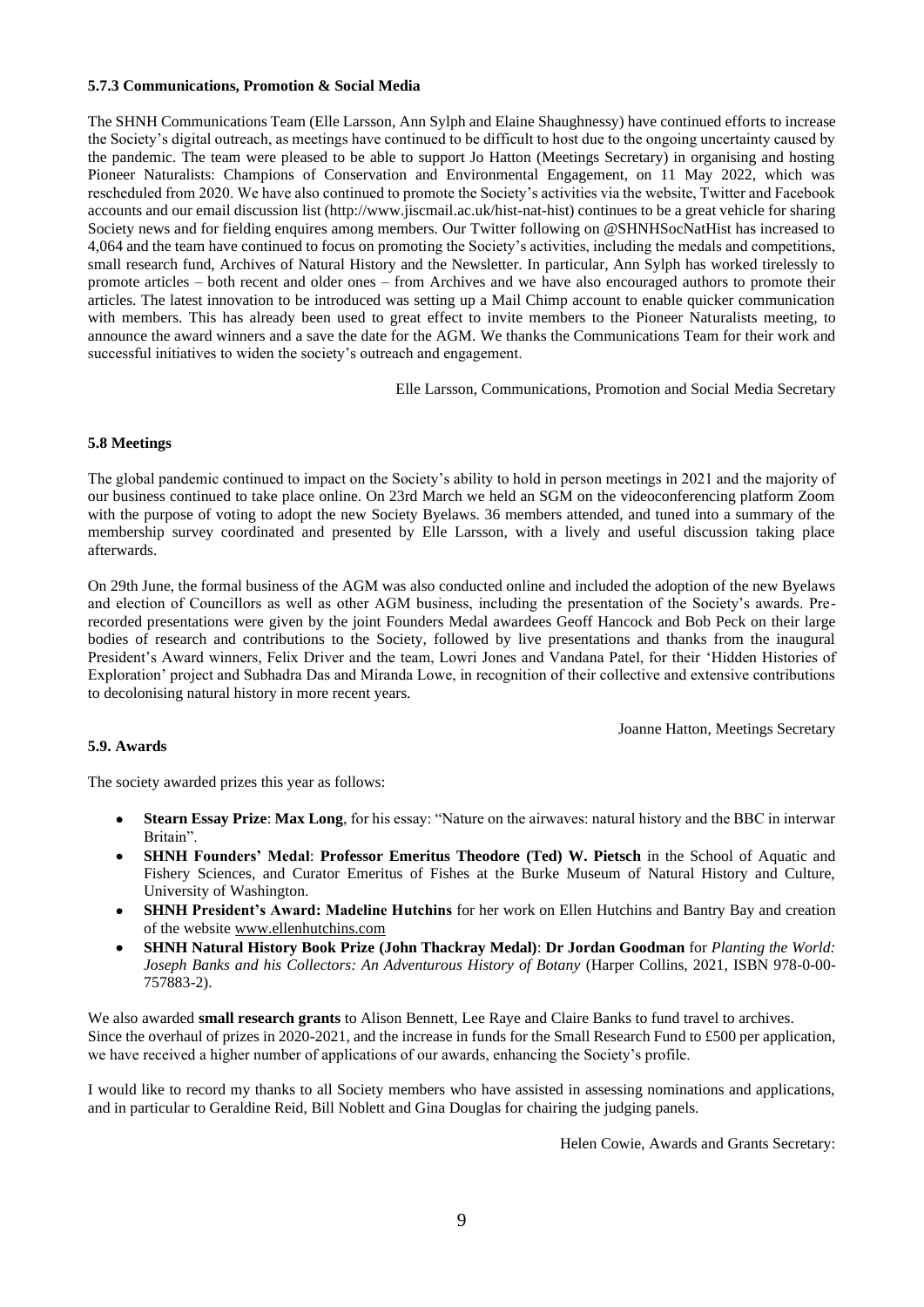#### **5.10 International Representatives**

As the only international society devoted to the history of botany, zoology and geology, natural history collections, exploration, art and bibliography, the SHNH draws its membership from several countries across the world. The Society's International Representatives (IR) are appointed to facilitate the flow of information between the Society and its overseas members, to promote the aims and objectives of the Society, and to encourage growth of the Society's membership in their region.

We are very aware that in many parts of the world the subject of the history of natural history does not exist as an academic discipline, and it is difficult to recruit members and representatives who are engaged professionally in this subject. Most of our existing IRs are professionals, variously engaged in teaching, research or caring for collections of museum specimens and archives, spanning all fields of natural history. Others are deeply committed amateurs, who also possess the knowledge, enthusiasm and commitment to contribute to the wellbeing of our Society. They are all well positioned to interact with people to stimulate interest in the history of natural history thanks to their publications, public speaking, and displays. From mounting exhibitions, through meetings and their research work they communicate with a wide audience of people and encourage interest in and thus the aims of the Society for the History of Natural History.

#### **Alicja Zemanek – Poland**

Although in 2021 the Jagiellonian University worked very successfully on-line, it has now returned to normal lectures. In spite of Covid, the Botanic Garden with its Museum continued to be open to visitors. The celebration of the 100th anniversary of the Polish Botanical Society (PBS) (1922–2022) will take place in Warsaw at the end of June, and researchers are busy working on the preparation of materials, among them the compilation list of all members of PBS,with short biographic information. Many botanists are also working on the final version of the "Dictionary of Polish botanists", which will be published this year, under the editorship of Piotr Köhler, the Head of the History of Botany Section. A twovolume book on the history of the Faculty of Mathematics and Natural Sciences of Stefan Batory University (SBU) in Wilno (1919–1939), written by several authors, was published by Mikołaj Kopernik University in Toruń. The SBU, which is now the Lithuanian Vilniaus Universitetas, was a Polish university during that period.

#### **Margarita Hernandez Laille – Spain**

In the last year there was a slow but noticeable return to normality in Spain. The libraries and museums are opened but certain restrictions still continue. The Natural Sciences conferences have begun at the MNCN in Madrid http://www.sam.mncn.csic.es/conferencias.php and the "Book Fair of Madrid" had been inaugurated after two years of absence. On 12th February Darwin's Day was celebrated and the readings of Darwin's works, which was initiated by Margarita some years ago, took place, too. The permanent exhibition curated by Margarita in 2019 "Darwin una mirada que cambió el mundo" continues to attract visitors with its celebration of Darwin's Birthday. https://www.mncn.csic.es/sites/default/files/2022-02/CenaDarwin2022%20%283%29.pdf

https://www.mncn.csic.es/es/visita-el-mncn/actividades/dia-de-darwin-2022

Margarita has been studying Epicuro and Lucrecio as possible precursors of Charles Darwin and was re-examining José Mendive's "The Vindicated Religion of Rationalist Deceptions" (1883), that attempted to refute Darwin's theory of evolution.

#### **Christa Dorn – Central Europe**

The museums and cultural institutions were finally open to the public again. The 200th anniversary of the foundation of Brazil will be celebrated by several exhibitions in Austrian museums. The Exhibition at the Natural History Museum will open in June, and the Schönbrunn Garden (former Imperial Garden) will also have an exhibition about the Austrian Expedition to Brazil 1817. Some of the plants collected during the expedition will also be featured. The Exhibition at the Natural History Museum deals with the History of Austrian scientific research in Brazil (1817 up to the mid-20th century) and the Brazilian Flora and Fauna.

#### **Sergio Zagier – Argentina**

There is not much to report concerning natural history events in Argentina. Museums are slowly reopening and the Argentine Book Fair will be open to the public again this year. It is usually a big event full of opportunities to find books and was a must for young people, but it is not anticipated that it will be as well attended as in the past.

#### **Carlo Violani – Italy**

Due to safety measures the access to museums, libraries and other research locations has been denied or seriously limited during the past months. In the past few months the general situation seems to be under control and several events regarding the study of natural history and biology are cautiously taking place *in loco*or "in remote" in Italy.

Some of these events which have resulted in great success with the general public were:

• The opening of the ancient Museum of Natural History of the University of Pavia to the public, students and school groups.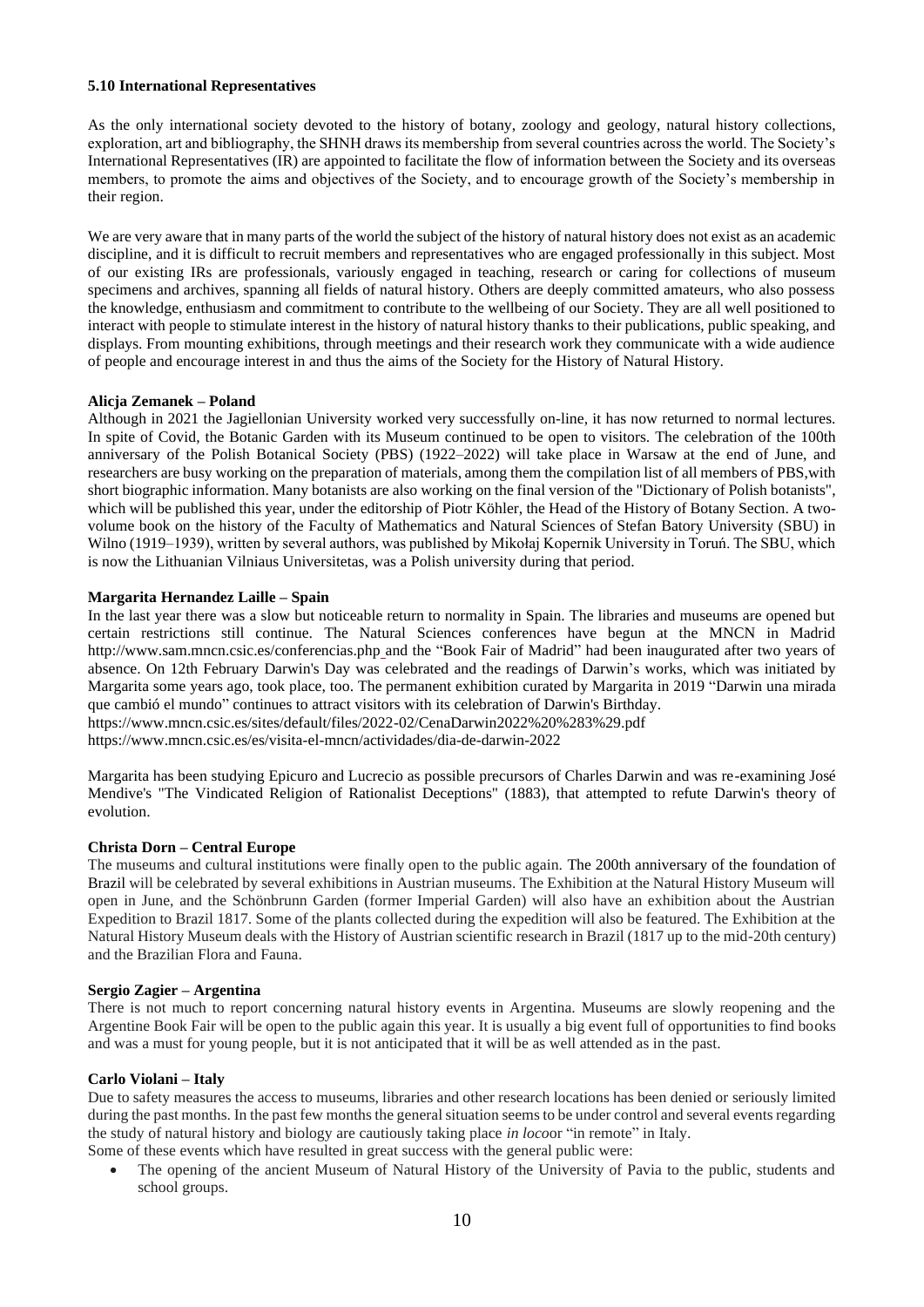- The return of the stuffed female Indian elephant christened "Shanti" from the loan to Versailles for a special exhibit dealing with historical animals from Louis XV's menageries. After her accidental death by drowning in a pool in Versailles, her skin was prepared and eventually donated to the University of Pavia by the emperor Napoleon the First; recently this animal has been the main subject of an historical essay "L'elefante di Napoleone" by professor Paolo Mazzarello.
- Another historical specimen, a stuffed hippopotamus, dating from the XVII century (or possibly earlier), has been sent from Pavia to Mantua for a six month long loan. It will be seen set in the middle of the "Sala del caval marino" (Hall of the sea horse) where it had been originally placed in the Dukes' palace, in a special exhibit recreating the Wunderkammer and the art gallery owned by the Gonzaga dynasty during the Baroque era.
- A celebration of the famous Italian collector and zoologist Ettore Arrigoni degli Oddi was recently held in Verona Museum of zoology, attracting several scholars and enthusiasts of ornithology and bird taxidermy.
- The Museum of Natural History in Genoa has just concluded an unusual exhibit attracting a good attendance of (masked) public. This event called "Mythos" included a collection of modern specimens of mythological creatures (mermaids, griffins, dragons, basilisks and various monsters) artistically composed with parts of real stuffed animals combined with man-made wings, claws, crests and various body parts. The same "Mythos" specimens have been sent on loan for a second exhibit to the Pisa University Museum of Natural History in Calci, where they will undoubtedly raise equal interest among the public.
- The zoological collections in Genoa Museum have now been reopened for scientific study to scholars by appointment. The rich bird material is now the subject of a revised catalogue of type specimens by Enrico Borgo, in particular the avifauna from Indonesia and New Guinea (birds from Java, Sumatra, Moluccas and Papuan region collected by O. Beccari, L. M. d'Albertis and A. A. Brujin and studied by T. Salvadori in the late 1800s.
- A biography of Cecilia Picchi and the whereabouts of her private bird skin collection is in press in Florence; the publication by Pietro Giovacchini will focus on the life and scientific activity of this female collector. Picchi was in touch with the most famous ornithologists of her time in Italy; her valuable collection was unfortunately sold and dispersed soon after her death in 1924; originally it included many Italian rarities and type material, and it has emerged partially in American and European museums and private collections, thanks to the presence of her handwritten labels.

#### **Elizabethanne Boran – Ireland**

For many months most of the activities were curtailed, but some continued online and a few exhibitions were available, such as: Irish Fauna and Mammals of the World.

NHM also offered extensive online activities for families and children under their 'Museum at Home' link:

- 1. Birdsong challenge activity
- 2. Make your own Giant Irish Deer antlers
- 3. My Secret Garden activity sheet
- 4. My favourite toy animal activity sheet
- 5. Make your own polar bear mask
- 6. Make your own brown bear mask
- 7. Arts and crafts colouring sheet: basking shark

#### **JIANG Che** – **China**

In October 2021, European Research Centre for Chinese Studies (ERCCS) organised the 199th event of its lecture series, with the topic "Botanical Knowledge of Food Plants in Middle and Late Imperial China", with talks from scholars from China and Europe.

The "Natural History Culture & Ecoliterature Reading Group", that was organised in May 2021 by the Natural History Culture Commission of the Chinese Society for Dialectics of Nature/Philosophy of Nature, Science and Technology (CSDN/PNST), started to regularly hold meetings, with the 9th to 14th reading sessions taking place between September 2021 and April this year.

16 new books have been published as well as the 6<sup>th</sup> volume of the Chinese Journal of Natural History in the last few months. There were also 4 books translated into Chinese:

- Merrill, L. *The romance of Victorian natural history*. Translated by ZHANG Xiaotian. Beijing: China Science and Technology Press, 2021.
- Anderson, J. G. T. *Deep things out of darkness: A history of natural history*. Translated by FENG Qianli. Shanghai: Shanghai Jiaotong University Press, 2021.
- Shteir, A. B. *Cultivating Women, cultivating science: Flora's daughters and botany in England, 1760 to 1860*. Translated by JIANG Hong. Chengdu: Sichuan People's Publishing House, 2021.
- Ogilvie, B. W. *The science of describing: Natural history in Renaissance Europe*. Translated by JIANG Che. Beijing: Peking University Press, 2021.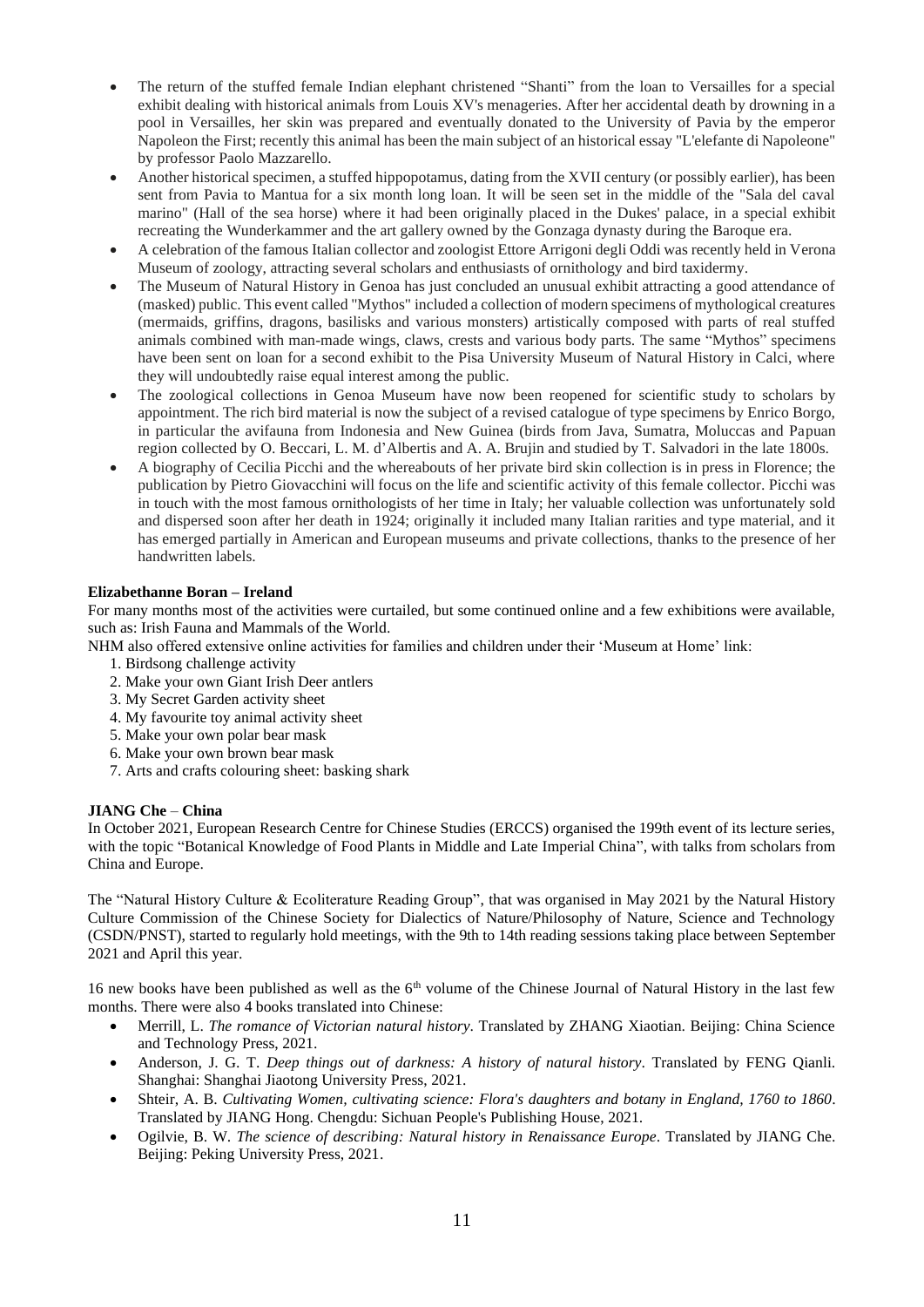#### Meetings:

- October 23–24, 2021, Beijing & Hybrid: 5th Natural History Culture Conference
	- The annual Natural History Culture Conference is a flagship event for researchers in the history and philosophy of natural history as well as contemporary practitioners of natural history. This conference is co-organised by four institutions: (1) the magazine *Natural History*; (2) National Zoological Museum of China; (3) the Natural History Culture Commission; (4) the *Journal of Dialectics of Nature*. The Institute of Zoology and the Institute of Geography of the Chinese Academy of Sciences provided the venue for the conference. The conference was also streamed live online and had over 81,600 views.
	- November 5–7, 2021, Shenzhen & Hybrid: 8th Chinese Conference on Science Communication: Theory and Practice of Science Communication for Ecological Civilization This conference is jointly organised by the Center for the Humanities, Southern University of Science and Technology (SUS Tech) , the *Journal of Dialectics of Nature*, and the Chinese Society for Dialectics of Nature/Philosophy of Nature, Science and Technology (CSDN/PNST). One of the main topics of the conference was the communication of science in the perspective of natural history.

#### Exhibitions:

- May 18–September 21, 2021 "Visualizing Herbalism: Images of Medicinal Plants in the East and West", Tsinghua University Science Museum, Beijing
- June 18, 2021 "Creation from Creature: Plants and Animals on the Silk Road", China National Silk Museum, Hangzhou
- September 3, 2021 "A Century of Scientific Endeavours: Contributions of Scientists from the Institute of Zoology, Chinese Academy of Sciences", National Zoological Museum of China, Beijing
- August 6–November 7, 2021, Shenzhen Museum & Tianjin Natural History Museum: "Botanical Illustrations Preserved in Musée Hoangho Paiho"
- September 19–October 31, W SQUARE Gallery, Shanghai: "The Glory of Civilisation: Pierre-Joseph Redouté's works"
- September 28–November 30, Zhejiang Museum of Natural History: "Reflecting the World of Plants: A Brief History of Botanical Illustrations in China and the West"

#### **New Course at Tsinghua University**

In March 2021, Dr JIANG Che started to offer a new undergraduate course "The History of Natural History" at Tsinghua University. This is the first university course bearing such a name in China. The course consists of 15 lectures and deals with the intellectual traditions of natural history in East Asia and the West. This course is planned to be offered on a yearly basis.

> Malgosia Nowak-Kemp International Representatives Co-ordinator

#### **5.11 Treasurer's Report & Financial Statements**

#### **STATEMENT OF FINANCIAL ACTIVITIES**

#### **For the year ended 31st December 2021**

|                                       | <b>Total Funds</b> | <b>Total Funds</b> |
|---------------------------------------|--------------------|--------------------|
|                                       | 2020               | 2021               |
|                                       | £                  | £                  |
| <b>INCOMING RESOURCES</b>             |                    |                    |
| <b>EUP</b>                            | 12071.97           | 11973.45           |
| Other incoming resources <sup>1</sup> | 19.12              | 1570.00            |
|                                       |                    |                    |
| <b>Total Incoming Resources</b>       | 12091.09           | 13543.45           |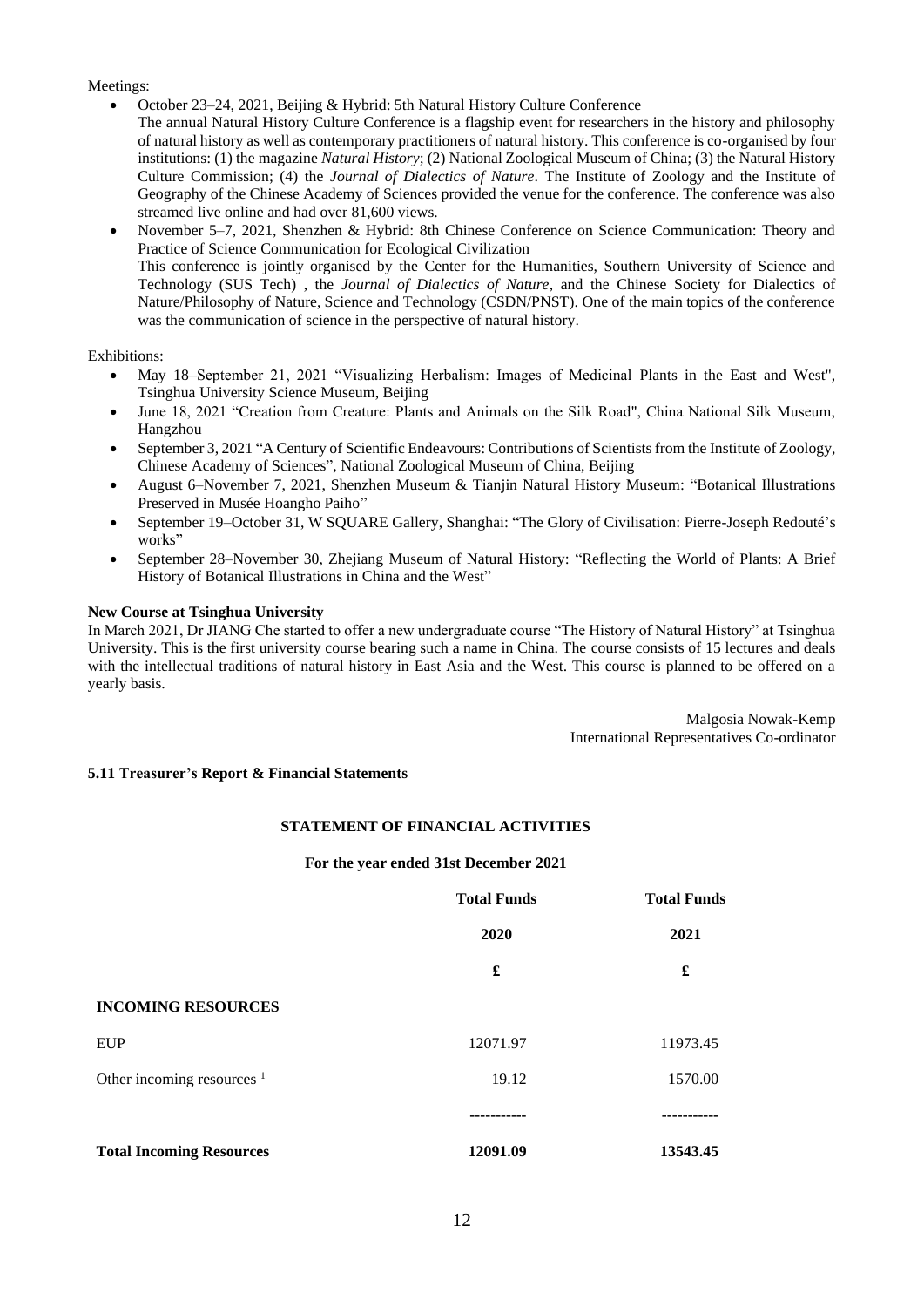#### **RESOURCES EXPENDED**

| Archives                        | 540.99    | 7199.21    |
|---------------------------------|-----------|------------|
| Awards and Prizes <sup>2</sup>  | 468.00    | 1116.00    |
| <b>Bank Charges</b>             | 60.00     | 97.00      |
| <b>Council Administration</b>   | 390.07    | <b>NIL</b> |
| Domain Name <sup>3</sup>        | 4858.56   | 261.89     |
| Medals & engraving              | 2305.74   | 274.69     |
| Newsletter <sup>4</sup>         | 3973.21   | 12.40      |
| Postage                         | 23.00     | 51.00      |
| Website                         | 2166.67   | 1599.60    |
| <b>ZOOM</b> Subscription        | 143.88    | 143.88     |
|                                 |           |            |
| <b>Total Resources Expended</b> | 14930.12  | 10805.67   |
| <b>Net Incoming Resources</b>   | (2839.03) | 2737.78    |
| <b>Reconciliation of Funds</b>  |           |            |
| Totals brought forward          | 15144.25  | 12305.22   |
| Total funds carried forward     | 12305.22  | 15043.00   |
| <b>Current Assets</b>           |           |            |
|                                 |           |            |

#### **Notes to the 2021 Accounts**

- 1. Made up of two generous donations one of £500 and one of £1070 from two members of the Society.
- 2. Includes £300 to the Stearn Essay winner, £540 taken from the Small Research Fund, £136 sponsorship of the NHM Graduate Students' annual conference and £190 to EUP to pay for illustrations for the Stearn Essay and Patron's Review.
- 3. Cost of purchase of domain names additional to the original purchase in 2020.
- 4. No newsletters were published in 2021 due to the demands on the Newsletter Editor by necessary editorial and administrative work on the *Archives of Natural History.*

As a result of Corona Virus there was no expenditure on conference and no spending on Council Meetings.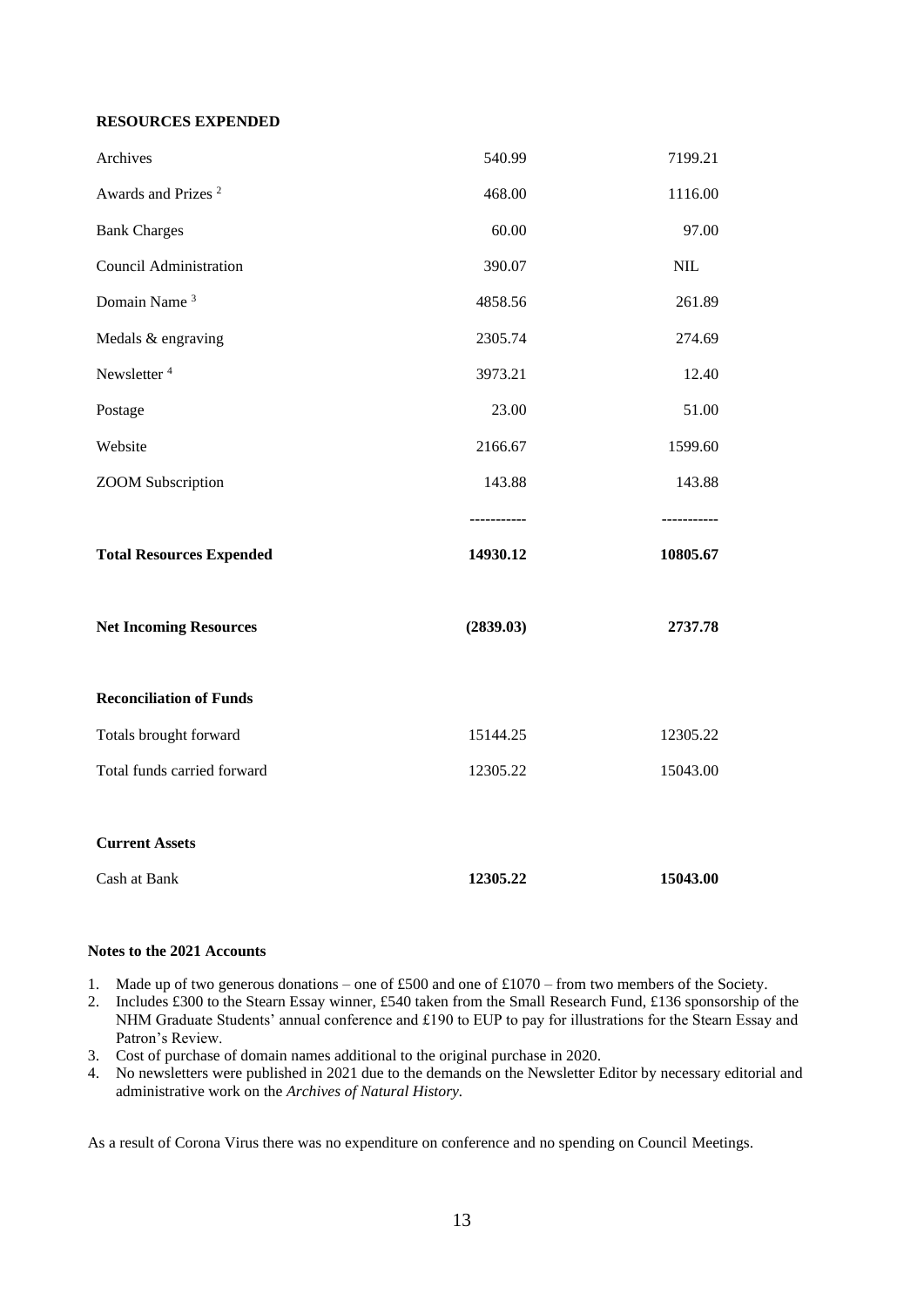## **6. Election to Portfolios of Council & Election of Trustees**

The following nominations have been received for the Portfolios of Council listed below, all being a three-year term:

### *Secretary*:

Will Beharrell FLS proposed by Ms Gina Douglas and seconded by Dr Isabelle Charmantier.

I would be honoured to be considered for the position of Secretary of the Society for the History of Natural History. I am the current Librarian at the Linnean Society of London, and I would look to strengthen the ties between us and the SHNH, building on many years of fruitful past collaboration. I already act as a *de facto* secretary and minute-taker for the Linnean Society's Collections Committee, and as minute-taker for the newly established London Independent Libraries and Archives (LILA) group, and would be pleased to draw on this past administrative experience in a position with the SHNH. I hope you will consider my application.

### *Meetings Secretary*:

### Elle Larsson proposed by Elaine Shaughnessy and seconded by Gina Douglas

Dr Elle Larsson is a historian of science, specialising in the history of natural history and animals. She completed her PhD, 'Collecting, Curating and the Construction of Zoological Knowledge: Walter Rothschild's Zoological Enterprise, *c*.1878–1937', at King's College London in April 2020. Elle has since joined the Graduate School at the University of Westminster where she is actively involved in supporting Doctoral Research. Through previous roles and as a co-founder of the Animal History Group (https://animalhistorygroup.org/), Elle has extensive experience of organising in-person and online events and has just successfully run a week-long Festival for Doctoral Researchers featuring both online and inperson events (https://blog.westminster.ac.uk/graduateschoolfestival/). Elle is keen to bring that experience to SHNH and revitalise its meetings programme following the pandemic. Elle has previously acted as SHNH Communications, Promotion and Social Media Secretary where she introduced new tools and activities to strengthen the role and has provided support to the current Meetings Secretary as part of the SHNH Communications Team. In 2021, Elle's Patron's Review paper "On Deposit": animal acquisition at the Zoological Society of London, 1870–1910)" was published in *Archives of Natural History*, **48**: 1–21.

## *Social Media, Communications and Promotions Secretary*:

VACANT. This post will be covered by existing council members until a suitable candidate can be found/comes forward.

The post has been advertised through our social media channels https://shnh.org.uk/assets/uploads/CE-22-SHNH-Charity-Trustee-Comms-2.pdf.

## *Trustee Without Portfolio 1 of 3*

Geraldine Reid proposed by Clemency Fisher and seconded by Helen Cowie.

Geraldine Reid is Lead Curator of Botany, Geology and Science at World Museum, National Museums Liverpool. She is responsible for the curation, development, research and interpretation of these diverse collections. Her main research interest is diatom systematics which has been the focus of her career. She is interested in the role of collectors and collections to tell hidden stories. She is currently researching the history of the phycologists in the World Museum collections. She has been a member of Council since 2019 and currently is the chair of the Best Book award and coordinator of the small research fund.

## *Trustee Without Portfolio 2 of 3*

Nathan Smith proposed by Anne Secord and seconded by Elaine Shaughnessy.

Nathan Smith is a researcher, curator, and educator with an interest in the history of mycology (the study of fungi) and mycologists. His doctoral thesis (2020) included both a genetic analysis of *Boletus edulis* Bull. and a study of the origins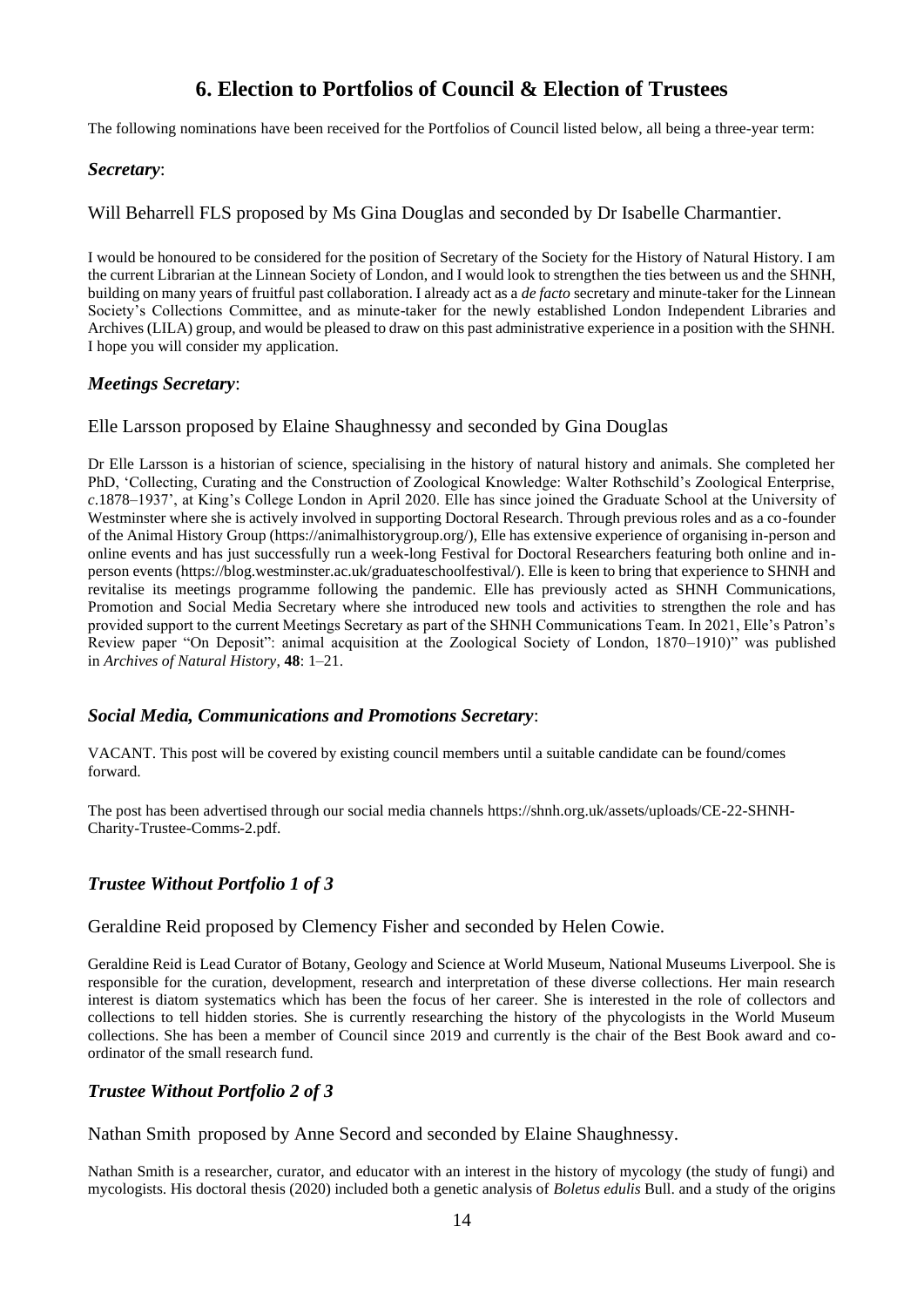of British mycology. He was awarded the William T. Stearn Essay prize in 2019 and was a runner-up for the *Notes and Records* essay prize and Rose book collecting prize. He is currently digitising the collections in the Fungarium at the Royal Botanic Gardens, Kew and is engaged in research focusing on how mycology functioned in the context of empire.

## *Trustee Without Portfolio 3 of 3*

Joanne Hatton proposed by Jeanne Robinson and seconded by Geoff Hancock.

Jo Hatton is keeper of Natural History at the Horniman Museum and Gardens in south east London, She is responsible for managing, interpreting and making accessible around a quarter of a million specimens. Her interestsinclude the history of taxidermy and entomological collecting, biological recording and its links to environmental conservation. Jo is a long– standing member of the Society, serving on Council for many years. She took over the role of Meetings Secretary and has planned and delivered many popular and successful meetings, helping to widen our appeal and attract a greater diversity of people to our meetings in line with our new mission.

## **7. Election of Honorary Member**

#### **Rules governing Honorary Members**

- Persons who have performed signal services to the Society may be elected as Honorary Members and shall not be required to pay an annual subscription.
- Election of Honorary Members shall be at a General Meeting of the Society, on the nomination of the Council. The names of all such persons nominated for election as Honorary Members shall be published on the notice calling the Meeting.
- The number of Honorary Members shall not at any time exceed ten.

#### **Nomination for Honorary membership of the Society for the History of Natural History**

Professor Peter Davis is currently Emeritus Professor at the University of Newcastle and has supported the Society for the History of Natural History over many years, serving on Council (1983–1985 and 1987–1989), Meetings Secretary (1985–1987), Book Review Editor (1996–2001) Editor of *Archives of Natural History* (2012–2017), Vice President (1987–1989) and President (2018–2021).

During his Presidency, Peter took on the task of developing the Society's first Strategic Plan for Development (2018– 2021) and updating our governance, including new Byelaws and accompanying schedules for both Portfolios of Council and our Awards.

Peter continues to serve as an Associate Editor for *Archives of Natural History* as well as maintaining his research interests in natural history museums, the history of natural history, and biography of key 19th century collectors. Council has recommended that Peter Davis be nominated as an Honorary member in recognition of his signal services to the Society for the History of Natural History.

## **8. Any Other Business**

## **9. Presentation of Awards**

### **9.1 An Introduction to the Society's Awards by Helen Cowie**

### **9.2 Presentation of the Founders' Medal**

Founders' Medals are awarded on the nomination of Council to persons eminent in the fields of the history and/or bibliography of natural history; the award recognises the following achievements:

- A sustained record of high-quality publications in the field of the history of natural history.
- A sustained contribution to dissemination of the history of natural history through practice or curation.

Professor Emeritus Theodore (Ted) W. Pietsch has had a career that embodies the two selection criteria: (1) a sustained record of high-quality publications, (2) a sustained contribution to dissemination of the history of natural history through practice or curation.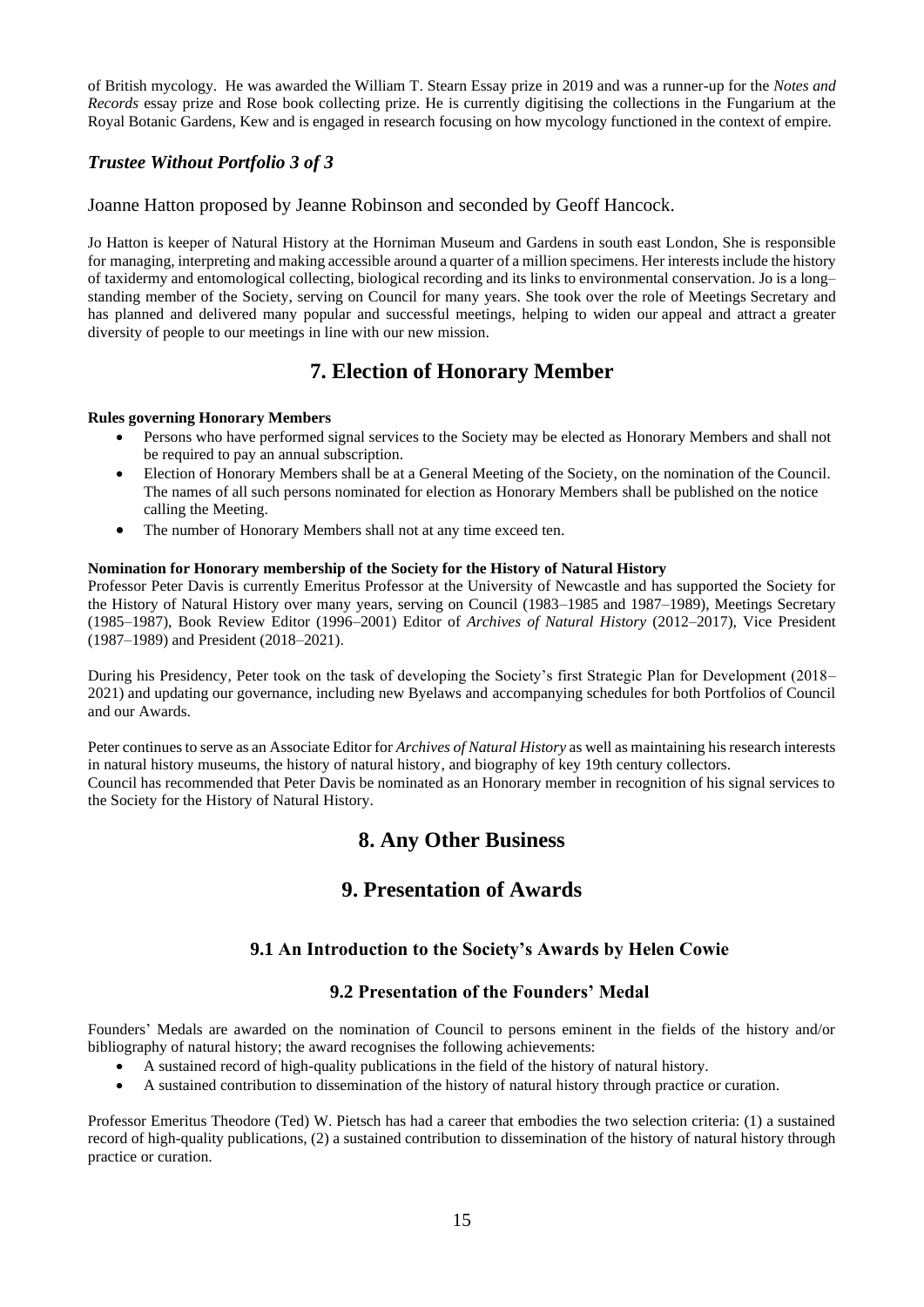Ted Pietsch is Professor Emeritus in the School of Aquatic and Fishery Sciences, and Curator Emeritus of Fishes at the Burke Museum of Natural History and Culture, University of Washington. He is a Fellow of the California Academy of Sciences, the Linnean Society of London, the American Association for the Advancement of Science, the University of Washington Teaching Academy, and an Honorary Member of the Ichthyological Society of Japan.

He is interested primarily in marine ichthyology, especially the biosystematics, zoogeography, reproductive biology, and behavior of deep-sea fishes. Ted is the world's expert on anglerfishes (Antennariidae), writing *Oceanic Anglerfishes: Extraordinary diversity in the Deep Sea* (2009) and on the related *Frogfishes: Biodiversity, Zoogeography, and Behavioral Ecology* (2020). He has described 72 new fish species and 14 new genera, with six species and two genera named for Pietsch (eponyms). He has led 10 consecutive NSF-funded expeditions to survey the biodiversity of the Russian Kuril Islands resulting in a major paper in the *Journal of Biogeography*.

As former curator of the Fish Collection of the University of Washington Burke Museum of Natural History (UWFishCollection.org), he is also interested in natural history collections and collection building, and in biotic survey and inventory, the latter best exemplified by a decade-long series of expeditions to collect plants and animals on the islands of the Kuril Archipelago in the Russian Far East. Ted also led a two-year floral and faunal survey of the Elwha River Valley on the Olympic Peninsula in Western Washington State. A book on the *Fishes of the Salish Sea: Puget Sound and the Straits of Georgia and Juan de Fuca* was published in 2019 by the UW Press.

Ted has also published extensively on the history of science, especially the history of ichthyology. Among the latter are works on the French comparative anatomist Georges Cuvier (1769–1832) and his 22-volume *Histoire naturelle des poissons* (1828–1849); bookdealer, publisher, and secret agent Louis Renard (1678/79–1746) and his *Fishes, crayfishes, and crabs*; the unpublished manuscripts of the seventeenth-century explorer-naturalist Charles Plumier (1646–1704); and on the history of natural history collection-building. His current efforts are directed toward an annotated, illustrated, English translation of Cuvier's five-volume *Histoire des sciences naturelles, depuis leur origine jusqu'a nos jours* (1841–1845), the first three volumes of which have already been published.

Definitive works on early ichthyologists include on: Peter Artedi (1705–1735)**,** David Starr Jordan (1851–1931), Charles Henry Gilbert (1859–1928), and Edwin Chapin Starks (1867–1932). Ted is also a regular contributor to *Archives of Natural History* published by Edinburgh University Press and his forthcoming article (ANH 49.1 2022 in press) is 'Charles Plumier's anatomical drawings and description of the American crocodile, *Crocodylus acutus* (1694– 1697)". Ted's publications number 232 since 1969 and the complete list of citations formed an 11-page supplement to his nomination. Ted's work is and continues to be a great service to science by combining both taxonomic and historical scholarship.

## **9.3 Presentation of the President's Award**

The SHNH President's Award recognises an individual or team's contribution and impact in promoting and improving accessibility, inclusivity and diversity to the study of the history of natural history.

Madeline Hutchins, winner of the 2022 President's award of the Society for the History of Natural History for her work on Ellen Hutchins and Bantry Bay www.ellenhutchins.com.

The panel reviewing the President's award were unanimous in awarding the 2022 award to Madeline Hutchins for her work in promoting and celebrating the botanical history and biodiversity of Bantry Bay, West Cork, Ireland, through the story of her great-great-grand-aunt Ellen Hutchins (1785–1815) of Ballylickey (www.ellenhutchins.com). The project's inclusivity appeals to a wide audience (both children and adults), by showing various aspects of life in Ireland and through educational activity. It also shines a spotlight on the ways in which a woman could participate in science in a period when scientific societies were exclusively male.

Prior to Madeline's work, only a handful of historians of botany were aware of Ellen Hutchins and the contributions she made to Dawson Turner and William Jackson Hookers' monographs on seaweeds and liverworts, and through her regular correspondence with Turner during the last seven years of her short life. Both sides of this correspondence exist https://www.ellenhutchins.com/ellens-letters/ and extracts now available online reveal both botanical practices of the early nineteenth century and Ellen Hutchins' independent thought. These show how a highly competent woman, whose gender prohibited her entry into learned institutions, was able to participate in botanical science. She was celebrated for finding numerous new species and as an accomplished botanical artist.

The website created by Madeline Hutchins (www.ellenhutchins.com ) draws on these resources and aims to be as inclusive as possible, recognising that a figure like Ellen Hutchins has the potential to attract a range of audiences to natural history. It uses videos such as the one titled 'She Gathered Seaweeds on the Sea Shore' (https://www.ellenhutchins.com/the-early-1800s/ ) with re-enactors bringing home the realities of past life in Bantry Bay and what it was like to be a woman collector in the early 1800s, one of several giving insight into her life. Audiences are encouraged to investigate the plants that Ellen